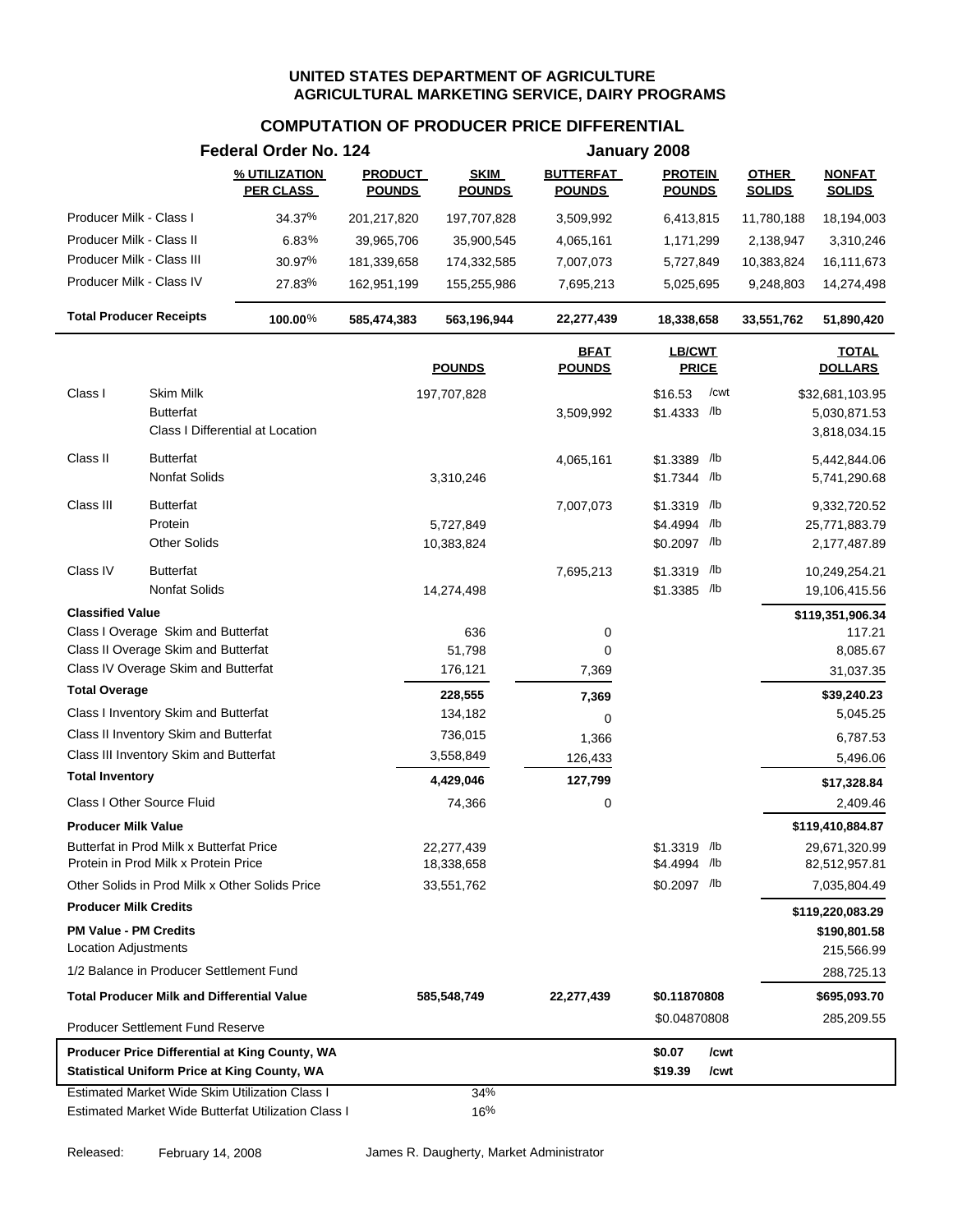|                              |                                                                                  | Federal Order No. 124                                                                                 |                                 |                              |                                   | February 2008                     |                               |                                    |
|------------------------------|----------------------------------------------------------------------------------|-------------------------------------------------------------------------------------------------------|---------------------------------|------------------------------|-----------------------------------|-----------------------------------|-------------------------------|------------------------------------|
|                              |                                                                                  | % UTILIZATION<br><b>PER CLASS</b>                                                                     | <b>PRODUCT</b><br><b>POUNDS</b> | <b>SKIM</b><br><b>POUNDS</b> | <b>BUTTERFAT</b><br><b>POUNDS</b> | <b>PROTEIN</b><br><b>POUNDS</b>   | <b>OTHER</b><br><b>SOLIDS</b> | <b>NONFAT</b><br><b>SOLIDS</b>     |
| Producer Milk - Class I      |                                                                                  | 29.94%                                                                                                | 181,665,646                     | 178,512,574                  | 3,153,072                         | 5,729,965                         | 10,570,162                    | 16,300,127                         |
| Producer Milk - Class II     |                                                                                  | 6.35%                                                                                                 | 38,557,903                      | 34,660,227                   | 3,897,676                         | 1,118,796                         | 2,051,729                     | 3,170,525                          |
| Producer Milk - Class III    |                                                                                  | 29.17%                                                                                                | 177,043,146                     | 170,339,984                  | 6,703,162                         | 5,536,825                         | 10,063,168                    | 15,599,993                         |
|                              | Producer Milk - Class IV                                                         | 34.54%                                                                                                | 209,614,785                     | 200,677,134                  | 8,937,651                         | 6,452,895                         | 11,842,064                    | 18,294,959                         |
|                              | <b>Total Producer Receipts</b>                                                   | 100.00%                                                                                               | 606,881,480                     | 584,189,919                  | 22,691,561                        | 18,838,481                        | 34,527,123                    | 53,365,604                         |
|                              |                                                                                  |                                                                                                       |                                 | <b>POUNDS</b>                | <b>BFAT</b><br><b>POUNDS</b>      | <b>LB/CWT</b><br><b>PRICE</b>     |                               | <b>TOTAL</b><br><b>DOLLARS</b>     |
| Class I                      | Skim Milk                                                                        |                                                                                                       |                                 | 178,512,574                  |                                   | \$15.44<br>/cwt                   |                               | \$27,562,341.41                    |
|                              | <b>Butterfat</b>                                                                 |                                                                                                       |                                 |                              | 3,153,072                         | $$1.3660$ /lb                     |                               | 4,307,096.35                       |
|                              |                                                                                  | Class I Differential at Location                                                                      |                                 |                              |                                   |                                   |                               | 3,443,479.46                       |
| Class II                     | <b>Butterfat</b>                                                                 |                                                                                                       |                                 |                              | 3,897,676                         | $$1.3080$ /lb                     |                               | 5,098,160.22                       |
|                              | Nonfat Solids                                                                    |                                                                                                       |                                 | 3,170,525                    |                                   | \$1.5989 /lb                      |                               | 5,069,352.43                       |
|                              |                                                                                  |                                                                                                       |                                 |                              |                                   |                                   |                               |                                    |
| Class III                    | <b>Butterfat</b><br>Protein                                                      |                                                                                                       |                                 | 5,536,825                    | 6,703,162                         | $$1.3010$ /lb<br>\$4.0180 /lb     |                               | 8,720,813.78                       |
|                              | <b>Other Solids</b>                                                              |                                                                                                       |                                 | 10,063,168                   |                                   | $$0.0803$ /lb                     |                               | 22,246,962.85<br>808,072.39        |
|                              |                                                                                  |                                                                                                       |                                 |                              |                                   |                                   |                               |                                    |
| Class IV                     | <b>Butterfat</b>                                                                 |                                                                                                       |                                 |                              | 8,937,651                         | $$1.3010$ /lb                     |                               | 11,627,883.97                      |
|                              | Nonfat Solids                                                                    |                                                                                                       |                                 | 18,294,959                   |                                   | $$1.1643$ /lb                     |                               | 21,300,820.78                      |
| <b>Classified Value</b>      |                                                                                  |                                                                                                       |                                 |                              |                                   |                                   |                               | \$110,184,983.64                   |
|                              | Class I Overage Skim and Butterfat<br>Class IV Overage Skim and Butterfat        |                                                                                                       |                                 | 829<br>91,422                | 0<br>0                            |                                   |                               | 143.75                             |
| <b>Total Overage</b>         |                                                                                  |                                                                                                       |                                 |                              |                                   |                                   |                               | 9,581.02                           |
|                              |                                                                                  |                                                                                                       |                                 | 92,251                       | 0                                 |                                   |                               | \$9,724.77                         |
|                              | Class I Inventory Skim and Butterfat<br>Class II Inventory Skim and Butterfat    |                                                                                                       |                                 | 445,109                      | $\mathbf 0$                       |                                   |                               | 23,546.26                          |
|                              |                                                                                  |                                                                                                       |                                 | 672,275                      | 12,169                            |                                   |                               | 15,440.41                          |
|                              | Class III Inventory Skim and Butterfat                                           |                                                                                                       |                                 | 3,956,770                    | 146,270                           |                                   |                               | 30,299.83                          |
| <b>Total Inventory</b>       |                                                                                  |                                                                                                       |                                 | 5,074,154                    | 158,439                           |                                   |                               | \$69,286.50                        |
|                              | Class I Other Source Fluid                                                       |                                                                                                       |                                 | 515,432                      | 0                                 |                                   |                               | 22,730.54                          |
|                              | Class I Other Source Fluid and Nonfluid                                          |                                                                                                       |                                 | 148,865                      | 0                                 |                                   |                               | 10,212.13                          |
| <b>Producer Milk Value</b>   |                                                                                  |                                                                                                       |                                 |                              |                                   |                                   |                               | \$110,296,937.58                   |
|                              | Butterfat in Prod Milk x Butterfat Price<br>Protein in Prod Milk x Protein Price |                                                                                                       |                                 | 22,691,561<br>18,838,481     |                                   | $$1.3010$ /lb<br>\$4.0180 /b      |                               | 29,521,720.86<br>75,693,016.65     |
|                              |                                                                                  | Other Solids in Prod Milk x Other Solids Price                                                        |                                 | 34,527,123                   |                                   | $$0.0803$ /lb                     |                               | 2,772,527.99                       |
| <b>Producer Milk Credits</b> |                                                                                  |                                                                                                       |                                 |                              |                                   |                                   |                               |                                    |
| <b>PM Value - PM Credits</b> |                                                                                  |                                                                                                       |                                 |                              |                                   |                                   |                               | \$107,987,265.50<br>\$2,309,672.08 |
| <b>Location Adjustments</b>  |                                                                                  |                                                                                                       |                                 |                              |                                   |                                   |                               | 370,851.24                         |
|                              | 1/2 Balance in Producer Settlement Fund                                          |                                                                                                       |                                 |                              |                                   |                                   |                               | 287,684.32                         |
|                              | <b>Total Producer Milk and Differential Value</b>                                |                                                                                                       |                                 | 607,396,912                  | 22,691,561                        | \$0.48867677                      |                               | \$2,968,207.64                     |
|                              |                                                                                  |                                                                                                       |                                 |                              |                                   | \$0.04867677                      |                               | 295,661.20                         |
|                              | <b>Producer Settlement Fund Reserve</b>                                          |                                                                                                       |                                 |                              |                                   |                                   |                               |                                    |
|                              |                                                                                  | Producer Price Differential at King County, WA<br><b>Statistical Uniform Price at King County, WA</b> |                                 |                              |                                   | \$0.44<br>/cwt<br>\$17.47<br>/cwt |                               |                                    |
|                              |                                                                                  | <b>Estimated Market Wide Skim Utilization Class I</b>                                                 |                                 | 35%                          |                                   |                                   |                               |                                    |
|                              |                                                                                  | Estimated Market Wide Butterfat Utilization Class I                                                   |                                 | 16%                          |                                   |                                   |                               |                                    |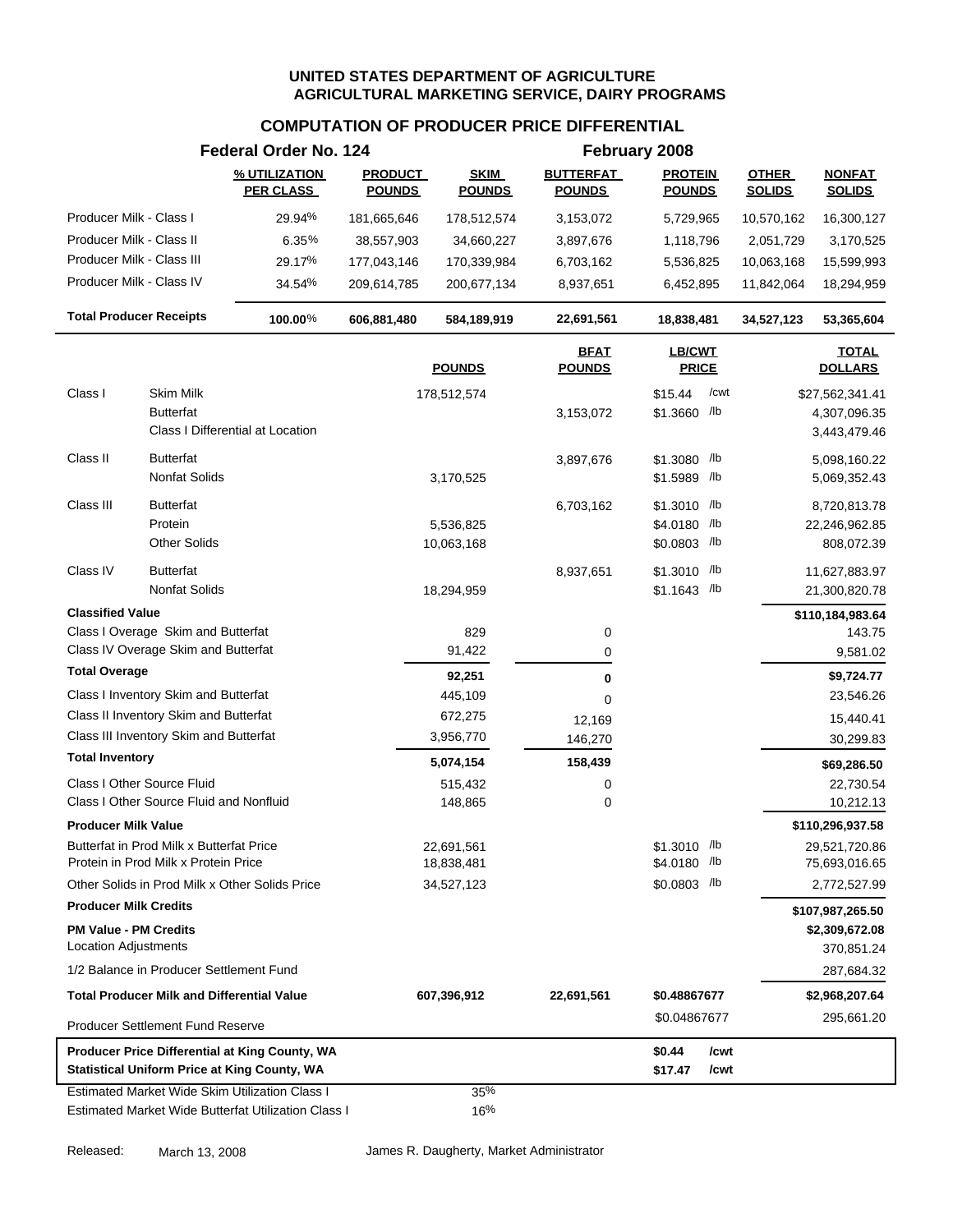#### **COMPUTATION OF PRODUCER PRICE DIFFERENTIAL**

|                                |                                                                                  | Federal Order No. 124                                                                                        |                                 |                              |                                   | <b>March 2008</b>               |      |                               |                                |
|--------------------------------|----------------------------------------------------------------------------------|--------------------------------------------------------------------------------------------------------------|---------------------------------|------------------------------|-----------------------------------|---------------------------------|------|-------------------------------|--------------------------------|
|                                |                                                                                  | % UTILIZATION<br><b>PER CLASS</b>                                                                            | <b>PRODUCT</b><br><b>POUNDS</b> | <b>SKIM</b><br><b>POUNDS</b> | <b>BUTTERFAT</b><br><b>POUNDS</b> | <b>PROTEIN</b><br><b>POUNDS</b> |      | <b>OTHER</b><br><b>SOLIDS</b> | <b>NONFAT</b><br><b>SOLIDS</b> |
| Producer Milk - Class I        |                                                                                  | 37.67%                                                                                                       | 190,456,153                     | 187,088,158                  | 3,367,995                         | 5,996,431                       |      | 11,038,189                    | 17,034,620                     |
| Producer Milk - Class II       |                                                                                  | 7.97%                                                                                                        | 40,323,140                      | 36,490,673                   | 3,832,467                         | 1,175,976                       |      | 2,151,841                     | 3,327,817                      |
| Producer Milk - Class III      |                                                                                  | 7.54%                                                                                                        | 38,139,887                      | 36,478,159                   | 1,661,728                         | 1,203,164                       |      | 2,142,091                     | 3,345,255                      |
| Producer Milk - Class IV       |                                                                                  | 46.82%                                                                                                       | 236,763,370                     | 226,886,695                  | 9,876,675                         | 7,351,522                       |      | 13,327,725                    | 20,679,247                     |
| <b>Total Producer Receipts</b> |                                                                                  | $100.00\%$                                                                                                   | 505,682,550                     | 486,943,685                  | 18,738,865                        | 15,727,093                      |      | 28,659,846                    | 44,386,939                     |
|                                |                                                                                  |                                                                                                              |                                 | <b>POUNDS</b>                | <b>BFAT</b><br><b>POUNDS</b>      | <b>LB/CWT</b><br><b>PRICE</b>   |      |                               | <b>TOTAL</b><br><b>DOLLARS</b> |
| Class I                        | Skim Milk                                                                        |                                                                                                              |                                 | 187,088,158                  |                                   | \$12.54                         | /cwt |                               | \$23,460,855.02                |
|                                | Butterfat                                                                        | Class I Differential at Location                                                                             |                                 |                              | 3,367,995                         | \$1.3138 /lb                    |      |                               | 4,424,871.84<br>3,610,290.22   |
| Class II                       | <b>Butterfat</b>                                                                 |                                                                                                              |                                 |                              | 3,832,467                         | $$1.3674$ /lb                   |      |                               | 5,240,515.36                   |
|                                | Nonfat Solids                                                                    |                                                                                                              |                                 | 3,327,817                    |                                   | $$1.2489$ /lb                   |      |                               | 4,156,110.64                   |
| Class III                      | Butterfat                                                                        |                                                                                                              |                                 |                              | 1,661,728                         | $$1.3604$ /lb                   |      |                               | 2,260,614.77                   |
|                                | Protein                                                                          |                                                                                                              |                                 | 1,203,164                    |                                   | \$4.3331 /lb                    |      |                               | 5,213,429.93                   |
|                                | <b>Other Solids</b>                                                              |                                                                                                              |                                 | 2,142,091                    |                                   | $$0.0493$ /lb                   |      |                               | 105,605.08                     |
| Class IV                       | <b>Butterfat</b>                                                                 |                                                                                                              |                                 |                              | 9,876,675                         | $$1.3604$ /lb                   |      |                               | 13,436,228.66                  |
|                                | Nonfat Solids                                                                    |                                                                                                              |                                 | 20,679,247                   |                                   | \$1.0833 /lb                    |      |                               | 22,401,828.28                  |
| <b>Classified Value</b>        |                                                                                  |                                                                                                              |                                 |                              |                                   |                                 |      |                               | \$84,310,349.80                |
|                                | Class I Overage Skim and Butterfat                                               |                                                                                                              |                                 | 0                            | 396                               |                                 |      |                               | 527.78                         |
|                                | Class IV Overage Skim and Butterfat                                              |                                                                                                              |                                 | 275                          | 2,897                             |                                 |      |                               | 3,967.89                       |
| <b>Total Overage</b>           |                                                                                  |                                                                                                              |                                 | 275                          | 3,293                             |                                 |      |                               | \$4,495.67                     |
|                                | Class I Inventory Skim and Butterfat                                             |                                                                                                              |                                 | 194,203                      | 0                                 |                                 |      |                               | 7,690.44                       |
|                                | Class II Inventory Skim and Butterfat                                            |                                                                                                              |                                 | 996,578                      | 50,713                            |                                 |      |                               | 10,941.34                      |
| <b>Total Inventory</b>         |                                                                                  |                                                                                                              |                                 | 1,190,781                    | 50,713                            |                                 |      |                               | \$18,631.78                    |
| Class I Other Source Fluid     |                                                                                  |                                                                                                              |                                 | 503,942                      | 0                                 |                                 |      |                               | 3,628.38                       |
| <b>Producer Milk Value</b>     |                                                                                  |                                                                                                              |                                 |                              |                                   |                                 |      |                               | \$84,337,105.63                |
|                                | Butterfat in Prod Milk x Butterfat Price<br>Protein in Prod Milk x Protein Price |                                                                                                              |                                 | 18,738,865<br>15,727,093     |                                   | $$1.3604$ /lb<br>\$4.3331 /lb   |      |                               | 25,492,351.94<br>68,147,066.67 |
|                                |                                                                                  | Other Solids in Prod Milk x Other Solids Price                                                               |                                 | 28,659,846                   |                                   | $$0.0493$ /lb                   |      |                               | 1,412,930.43                   |
| <b>Producer Milk Credits</b>   |                                                                                  |                                                                                                              |                                 |                              |                                   |                                 |      |                               | \$95,052,349.04                |
| <b>PM Value - PM Credits</b>   |                                                                                  |                                                                                                              |                                 |                              |                                   |                                 |      |                               | (\$10,715,243.41)              |
| Location Adjustments           |                                                                                  |                                                                                                              |                                 |                              |                                   |                                 |      |                               | 233,227.23                     |
|                                | 1/2 Balance in Producer Settlement Fund                                          |                                                                                                              |                                 |                              |                                   |                                 |      |                               | 292,422.18                     |
|                                | <b>Total Producer Milk and Differential Value</b>                                |                                                                                                              |                                 | 506,186,492                  | 18,738,865                        | (\$2.01301184)                  |      |                               | (\$10,189,594.00)              |
|                                | <b>Producer Settlement Fund Reserve</b>                                          |                                                                                                              |                                 |                              |                                   | \$0.04698816                    |      |                               | 237,847.72                     |
|                                |                                                                                  | Producer Price Differential at King County, WA                                                               |                                 |                              |                                   | (\$2.06)                        | /cwt |                               |                                |
|                                |                                                                                  | <b>Statistical Uniform Price at King County, WA</b>                                                          |                                 |                              |                                   | \$15.94                         | /cwt |                               |                                |
|                                |                                                                                  | <b>Estimated Market Wide Skim Utilization Class I</b><br>Estimated Market Wide Butterfat Utilization Class I |                                 | 31%<br>14%                   |                                   |                                 |      |                               |                                |

Released: April 14, 2008 James R. Daugherty, Market Administrator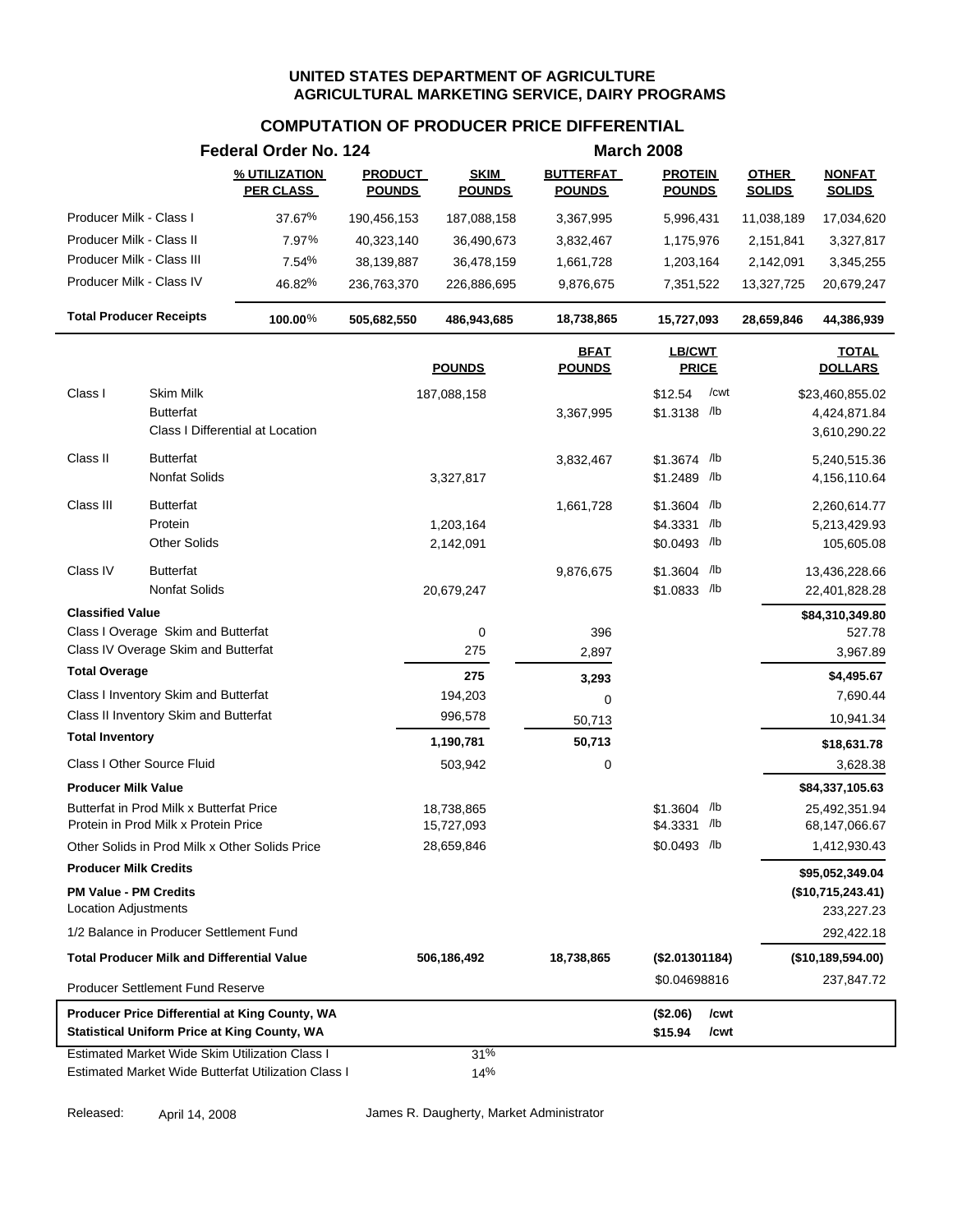#### **UNITED STATES DEPARTMENT OF AGRICULTURE**

Phone: (425) 487-6009 Phone: (602) 547-2909 Fax: (425) 487-2775 FEDERAL MILK ORDERS 124 & 131 Fax: (602) 547-2906 E-mail: fmmaseattle@fmmaseattle.com E-mail: ma@fmma.net

1930-220th St. SE, Ste. 102 Agricultural Marketing Service 10050 N 25th Ave., Ste. 302 Bothell, WA 98021-8471 Dairy Programs Phoenix, AZ 85021-1664

May 14, 2008

*NOTE:* 

Due to handler(s) being excluded from the April 2008 calculation of the producer price differential for the Pacific Northwest Order (FO 124), details of the calculation of the producer price differential are restricted.

The PPD is calculated according to §1124.61. Section 1124.61 states that the report of any handler who has not made payments required pursuant to §1124.71 for the preceding month shall not be included in the computation of the producer price differential, and such handler's report shall not be included in the computation for succeeding months until the handler has made full payment of outstanding monthly obligations.

All other normal monthly statistics reported by the Market Administrator's Office represent all handlers.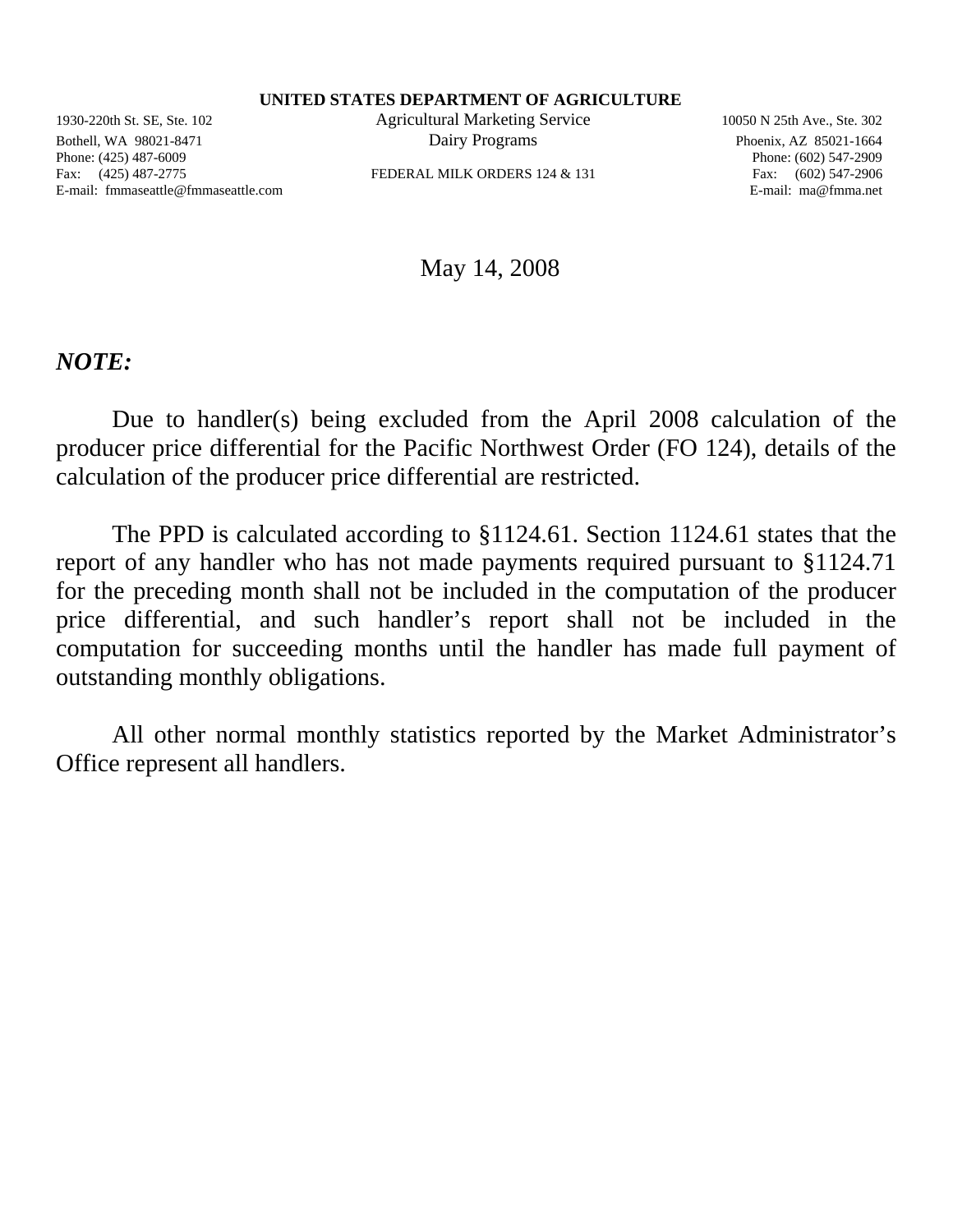# **COMPUTATION OF PRODUCER PRICE DIFFERENTIAL**

|                                                     | Federal Order No. 124             |                                 |                              |                                   | <b>May 2008</b>                 |                               |                                |  |  |
|-----------------------------------------------------|-----------------------------------|---------------------------------|------------------------------|-----------------------------------|---------------------------------|-------------------------------|--------------------------------|--|--|
|                                                     | % UTILIZATION<br><b>PER CLASS</b> | <b>PRODUCT</b><br><b>POUNDS</b> | <b>SKIM</b><br><b>POUNDS</b> | <b>BUTTERFAT</b><br><b>POUNDS</b> | <b>PROTEIN</b><br><b>POUNDS</b> | <b>OTHER</b><br><b>SOLIDS</b> | <b>NONFAT</b><br><b>SOLIDS</b> |  |  |
| Producer Milk - Class I                             | 35.71%                            | 189,480,974                     | 186,202,826                  | 3,278,148                         | 5,835,250                       | 11,063,795                    | 16,899,045                     |  |  |
| Producer Milk - Class II                            | 8.22%                             | 43,586,973                      | 39,523,888                   | 4,063,085                         | 1,243,906                       | 2,347,721                     | 3,591,627                      |  |  |
| Producer Milk - Class III                           | 13.01%                            | 69,007,482                      | 66,122,543                   | 2,884,939                         | 2,097,208                       | 3,914,410                     | 6,011,618                      |  |  |
| Producer Milk - Class IV                            | 43.06%                            | 228,477,067                     | 219,684,576                  | 8,792,491                         | 6,945,471                       | 13,010,103                    | 19,955,574                     |  |  |
| <b>Total Producer Receipts</b>                      | 100.00%                           | 530,552,496                     | 511,533,833                  | 19,018,663                        | 16,121,835                      | 30,336,029                    | 46,457,864                     |  |  |
|                                                     |                                   |                                 | <b>POUNDS</b>                | <b>BFAT</b><br><b>POUNDS</b>      | LB/CWT<br><b>PRICE</b>          |                               | <b>TOTAL</b><br><b>DOLLARS</b> |  |  |
| Class I<br>Skim Milk                                |                                   |                                 | 186,202,826                  |                                   | /cwt<br>\$11.90                 |                               | \$22,158,136.32                |  |  |
| <b>Butterfat</b>                                    | Class I Differential at Location  |                                 |                              | 3,278,148                         | \$1.4663 /lb                    |                               | 4,806,748.43<br>3,592,806.41   |  |  |
| Class II<br><b>Butterfat</b>                        |                                   |                                 |                              | 4,063,085                         | $$1.5632$ /lb                   |                               | 6,351,414.45                   |  |  |
| <b>Nonfat Solids</b>                                |                                   |                                 | 3,591,627                    |                                   | $$1.1556$ /lb                   |                               | 4,150,484.17                   |  |  |
| Class III<br><b>Butterfat</b>                       |                                   |                                 |                              | 2,884,939                         | \$1.5562 /lb                    |                               | 4,489,542.07                   |  |  |
| Protein                                             |                                   |                                 | 2,097,208                    |                                   | \$4.1108 /lb                    |                               | 8,621,202.65                   |  |  |
| <b>Other Solids</b>                                 |                                   |                                 | 3,914,410                    |                                   | \$0.0766 /lb                    |                               | 299,843.81                     |  |  |
| <b>Butterfat</b><br>Class IV                        |                                   |                                 |                              | 8,792,491                         | \$1.5562 /lb                    |                               | 13,682,874.49                  |  |  |
| <b>Nonfat Solids</b>                                |                                   |                                 | 19,955,574                   |                                   | \$1.1301 /b                     |                               | 22,551,794.17                  |  |  |
| <b>Classified Value</b>                             |                                   |                                 |                              |                                   |                                 |                               | \$90,704,846.97                |  |  |
| Class II Overage Skim and Butterfat                 |                                   |                                 | 1,048                        | 0                                 |                                 |                               | 108.99                         |  |  |
| Class IV Overage Skim and Butterfat                 |                                   |                                 | 3,627                        | 25,701                            |                                 |                               | 40,364.75                      |  |  |
| <b>Total Overage</b>                                |                                   |                                 | 4,675                        | 25,701                            |                                 |                               | \$40,473.74                    |  |  |
| Class II Inventory Skim and Butterfat               |                                   |                                 | 1,540,207                    | 10,475                            |                                 |                               | 11,091.36                      |  |  |
| <b>Total Inventory</b>                              |                                   |                                 | 1,540,207                    | 10,475                            |                                 |                               | \$11,091.36                    |  |  |
| Class I Other Source Fluid                          |                                   |                                 | 774,670                      | 7,155                             |                                 |                               | 4,140.73                       |  |  |
| <b>Producer Milk Value</b>                          |                                   |                                 |                              |                                   |                                 |                               | \$90,760,552.80                |  |  |
| Butterfat in Prod Milk x Butterfat Price            |                                   |                                 | 19,018,663                   |                                   | $$1.5562$ /lb                   |                               | 29,596,843.34                  |  |  |
| Protein in Prod Milk x Protein Price                |                                   |                                 | 16,121,835                   |                                   | /lb<br>\$4.1108                 |                               | 66,273,639.32                  |  |  |
| Other Solids in Prod Milk x Other Solids Price      |                                   |                                 | 30,336,029                   |                                   | \$0.0766 /lb                    |                               | 2,323,739.83                   |  |  |
| <b>Producer Milk Credits</b>                        |                                   |                                 |                              |                                   |                                 |                               | \$98,194,222.49                |  |  |
| <b>PM Value - PM Credits</b>                        |                                   |                                 |                              |                                   |                                 |                               | (\$7,433,669.69)               |  |  |
| <b>Location Adjustments</b>                         |                                   |                                 |                              |                                   |                                 |                               | 288,002.93                     |  |  |
| 1/2 Balance in Producer Settlement Fund             |                                   |                                 |                              |                                   |                                 |                               | 202,361.19                     |  |  |
| <b>Total Producer Milk and Differential Value</b>   |                                   |                                 | 531,334,321                  | 19,025,818                        | (\$1.30676775)                  |                               | (\$6,943,305.57)               |  |  |
| Producer Settlement Fund Reserve                    |                                   |                                 |                              |                                   | \$0.04323225                    |                               | 229,707.78                     |  |  |
| Producer Price Differential at King County, WA      |                                   |                                 |                              |                                   | /cwt<br>(\$1.35)                |                               |                                |  |  |
| <b>Statistical Uniform Price at King County, WA</b> |                                   |                                 |                              |                                   | \$16.83<br>/cwt                 |                               |                                |  |  |
| Estimated Market Wide Skim Utilization Class I      |                                   |                                 | 30%                          |                                   |                                 |                               |                                |  |  |
| Estimated Market Wide Butterfat Utilization Class I |                                   |                                 | 14%                          |                                   |                                 |                               |                                |  |  |

Released: June 13, 2008 James R. Daugherty, Market Administrator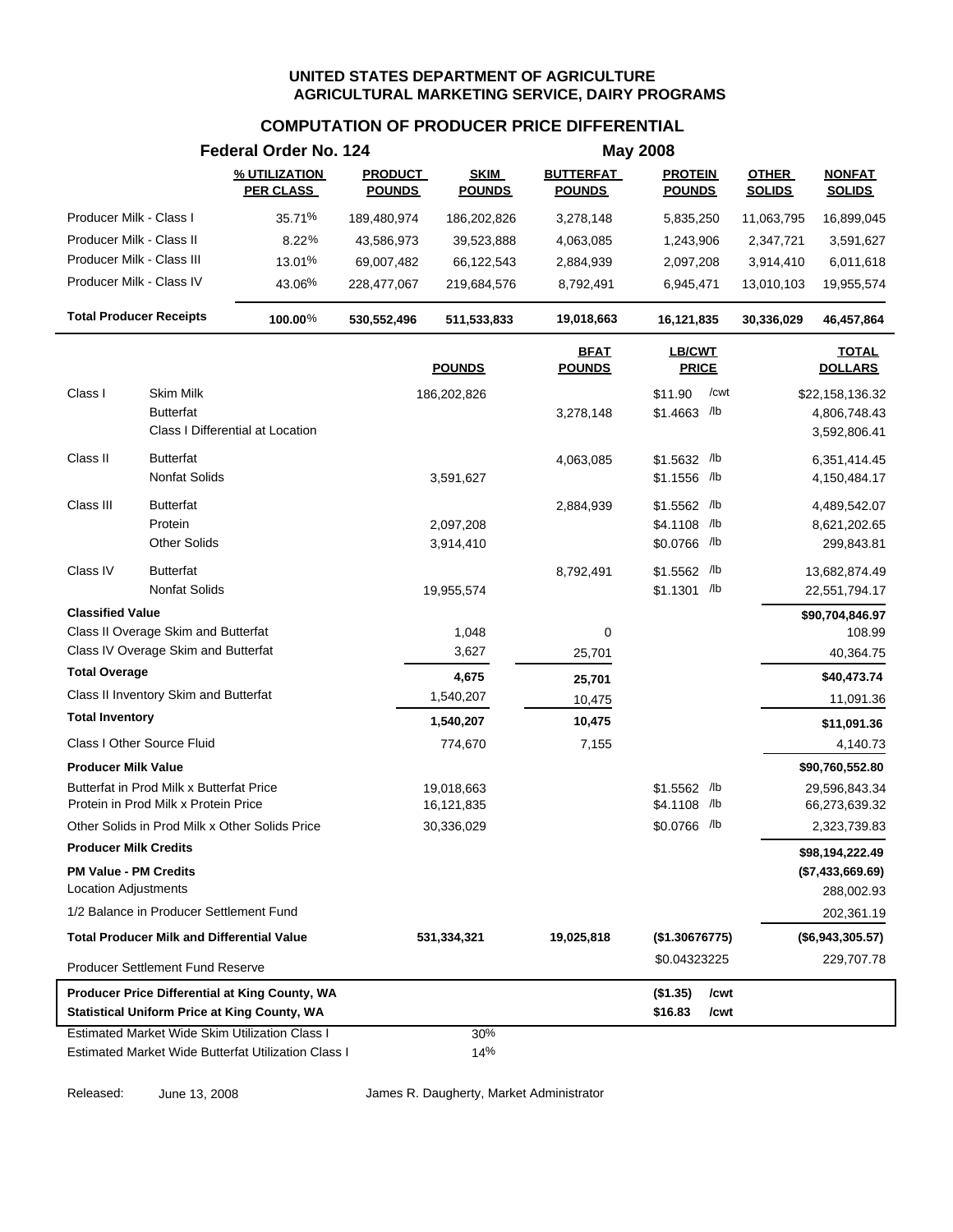# **COMPUTATION OF PRODUCER PRICE DIFFERENTIAL**

|                                                       |                      | Federal Order No. 124             |                                 |                              |                                   | <b>June 2008</b>                |                               |                                |
|-------------------------------------------------------|----------------------|-----------------------------------|---------------------------------|------------------------------|-----------------------------------|---------------------------------|-------------------------------|--------------------------------|
|                                                       |                      | % UTILIZATION<br><b>PER CLASS</b> | <b>PRODUCT</b><br><b>POUNDS</b> | <b>SKIM</b><br><b>POUNDS</b> | <b>BUTTERFAT</b><br><b>POUNDS</b> | <b>PROTEIN</b><br><b>POUNDS</b> | <b>OTHER</b><br><b>SOLIDS</b> | <b>NONFAT</b><br><b>SOLIDS</b> |
| Producer Milk - Class I                               |                      | 34.48%                            | 174,567,798                     | 171,500,637                  | 3,067,161                         | 5,329,330                       | 10,174,546                    | 15,503,876                     |
| Producer Milk - Class II                              |                      | 8.89%                             | 44,991,431                      | 40,876,321                   | 4,115,110                         | 1,277,408                       | 2,424,331                     | 3,701,739                      |
| Producer Milk - Class III                             |                      | 13.40%                            | 67,845,118                      | 64,738,336                   | 3,106,782                         | 2,032,460                       | 3,828,815                     | 5,861,275                      |
| Producer Milk - Class IV                              |                      | 43.23%                            | 218,876,681                     | 211,178,452                  | 7,698,229                         | 6,612,511                       | 12,488,395                    | 19,100,906                     |
| <b>Total Producer Receipts</b>                        |                      | 100.00%                           | 506,281,028                     | 488,293,746                  | 17,987,282                        | 15,251,709                      | 28,916,087                    | 44,167,796                     |
|                                                       |                      |                                   |                                 | <b>POUNDS</b>                | <b>BFAT</b><br><b>POUNDS</b>      | LB/CWT<br><b>PRICE</b>          |                               | <b>TOTAL</b><br><b>DOLLARS</b> |
| Class I                                               | Skim Milk            |                                   |                                 | 171,500,637                  |                                   | /cwt<br>\$13.17                 |                               | \$22,586,633.90                |
|                                                       | <b>Butterfat</b>     |                                   |                                 |                              | 3,067,161                         | \$1.5625 /lb                    |                               | 4,792,439.11                   |
|                                                       |                      | Class I Differential at Location  |                                 |                              |                                   |                                 |                               | 3,310,140.47                   |
| Class II                                              | <b>Butterfat</b>     |                                   |                                 |                              | 4,115,110                         | \$1.6230 /b                     |                               | 6,678,823.54                   |
|                                                       | <b>Nonfat Solids</b> |                                   |                                 | 3,701,739                    |                                   | \$1.2100 /lb                    |                               | 4,479,104.19                   |
| Class III                                             | <b>Butterfat</b>     |                                   |                                 |                              | 3,106,782                         | \$1.6160 /lb                    |                               | 5,020,559.71                   |
|                                                       | Protein              |                                   |                                 | 2,032,460                    |                                   | \$4.7193 /lb                    |                               | 9,591,788.48                   |
|                                                       | <b>Other Solids</b>  |                                   |                                 | 3,828,815                    |                                   | $$0.0826$ /lb                   |                               | 316,260.12                     |
| Class IV                                              | <b>Butterfat</b>     |                                   |                                 |                              | 7,698,229                         | \$1.6160 /lb                    |                               | 12,440,338.07                  |
|                                                       | <b>Nonfat Solids</b> |                                   |                                 | 19,100,906                   |                                   | \$1.1819 /lb                    |                               | 22,575,360.81                  |
| <b>Classified Value</b>                               |                      |                                   |                                 |                              |                                   |                                 |                               | \$91,791,448.40                |
| Class II Overage Skim and Butterfat                   |                      |                                   |                                 | 20,171                       | 99                                |                                 |                               | 2,357.30                       |
| Class IV Overage Skim and Butterfat                   |                      |                                   |                                 | 256,381                      | 30,328                            |                                 |                               | 76,288.98                      |
| <b>Total Overage</b>                                  |                      |                                   |                                 | 276,552                      | 30,427                            |                                 |                               | \$78,646.28                    |
| Class II Inventory Skim and Butterfat                 |                      |                                   |                                 | 288,389                      | 3,912                             |                                 |                               | 2,337.72                       |
| <b>Total Inventory</b>                                |                      |                                   |                                 | 288,389                      | 3,912                             |                                 |                               | \$2,337.72                     |
| Class I Other Source Fluid                            |                      |                                   |                                 | 513,993                      | 3,478                             |                                 |                               | (376.98)                       |
| <b>Producer Milk Value</b>                            |                      |                                   |                                 |                              |                                   |                                 |                               | \$91,872,055.42                |
| Butterfat in Prod Milk x Butterfat Price              |                      |                                   |                                 | 17,987,282                   |                                   | $$1.6160$ /lb                   |                               | 29,067,447.73                  |
| Protein in Prod Milk x Protein Price                  |                      |                                   |                                 | 15,251,709                   |                                   | \$4.7193 /lb                    |                               | 71,977,390.32                  |
| Other Solids in Prod Milk x Other Solids Price        |                      |                                   |                                 | 28,916,087                   |                                   | \$0.0826 /lb                    |                               | 2,388,468.80                   |
| <b>Producer Milk Credits</b>                          |                      |                                   |                                 |                              |                                   |                                 |                               | \$103,433,306.85               |
| <b>PM Value - PM Credits</b>                          |                      |                                   |                                 |                              |                                   |                                 |                               | (\$11,561,251.43)              |
| Location Adjustments                                  |                      |                                   |                                 |                              |                                   |                                 |                               | 279,846.68                     |
| 1/2 Balance in Producer Settlement Fund               |                      |                                   |                                 |                              |                                   |                                 |                               | 234,513.67                     |
| <b>Total Producer Milk and Differential Value</b>     |                      |                                   |                                 | 506,798,499                  | 17,990,760                        | (\$2.17974029)                  |                               | (\$11,046,891.08)              |
| <b>Producer Settlement Fund Reserve</b>               |                      |                                   |                                 |                              |                                   | \$0.04025971                    |                               | 204,035.61                     |
| Producer Price Differential at King County, WA        |                      |                                   |                                 |                              |                                   | /cwt<br>(\$2.22)                |                               |                                |
| <b>Statistical Uniform Price at King County, WA</b>   |                      |                                   |                                 |                              |                                   | \$18.03<br>/cwt                 |                               |                                |
| <b>Estimated Market Wide Skim Utilization Class I</b> |                      |                                   |                                 | 36%                          |                                   |                                 |                               |                                |
| Estimated Market Wide Butterfat Utilization Class I   |                      |                                   |                                 | 17%                          |                                   |                                 |                               |                                |

Released: July 14, 2008 James R. Daugherty, Market Administrator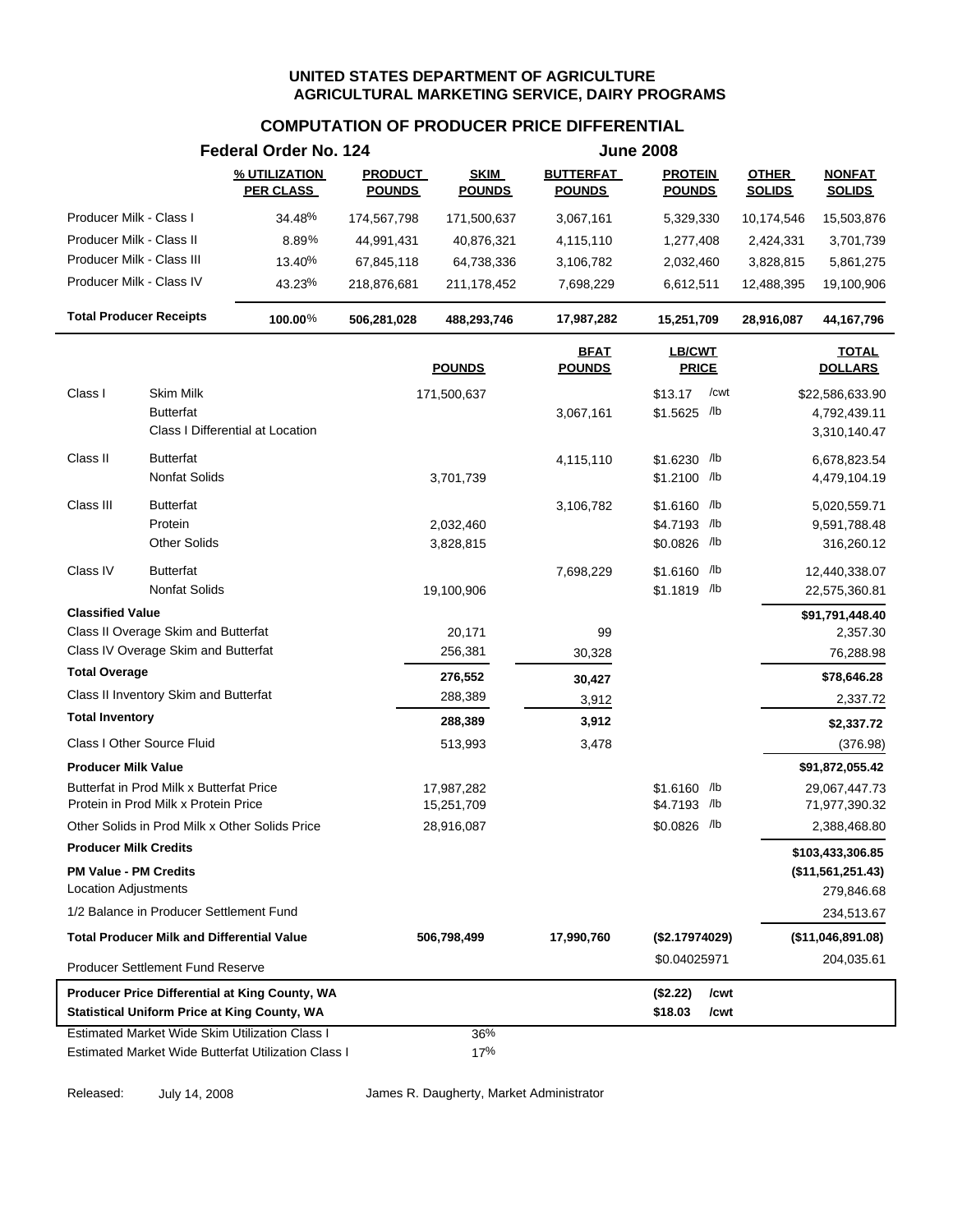|                                                                                             |                                                                                  | Federal Order No. 124                                                                                        |                                 |                              |                                   | <b>July 2008</b>                             |                               |                                                  |
|---------------------------------------------------------------------------------------------|----------------------------------------------------------------------------------|--------------------------------------------------------------------------------------------------------------|---------------------------------|------------------------------|-----------------------------------|----------------------------------------------|-------------------------------|--------------------------------------------------|
|                                                                                             |                                                                                  | % UTILIZATION<br><b>PER CLASS</b>                                                                            | <b>PRODUCT</b><br><b>POUNDS</b> | <b>SKIM</b><br><b>POUNDS</b> | <b>BUTTERFAT</b><br><b>POUNDS</b> | <b>PROTEIN</b><br><b>POUNDS</b>              | <b>OTHER</b><br><b>SOLIDS</b> | <b>NONFAT</b><br><b>SOLIDS</b>                   |
| Producer Milk - Class I                                                                     |                                                                                  | 27.06%                                                                                                       | 180,104,869                     | 176,865,010                  | 3,239,859                         | 5,417,886                                    | 10,496,773                    | 15,914,659                                       |
| Producer Milk - Class II                                                                    |                                                                                  | 7.10%                                                                                                        | 47,253,260                      | 42,698,824                   | 4,554,436                         | 1,317,588                                    | 2,534,609                     | 3,852,197                                        |
| Producer Milk - Class III                                                                   |                                                                                  | 32.59%                                                                                                       | 216,856,175                     | 208,894,337                  | 7,961,838                         | 6,528,062                                    | 12,379,869                    | 18,907,931                                       |
| Producer Milk - Class IV                                                                    |                                                                                  | 33.25%                                                                                                       | 221,265,818                     | 213,360,497                  | 7,905,321                         | 6,599,108                                    | 12,625,890                    | 19,224,998                                       |
| <b>Total Producer Receipts</b>                                                              |                                                                                  | 100.00%                                                                                                      | 665,480,122                     | 641,818,668                  | 23,661,454                        | 19,862,644                                   | 38,037,141                    | 57,899,785                                       |
|                                                                                             |                                                                                  |                                                                                                              |                                 | <b>POUNDS</b>                | <b>BFAT</b><br><b>POUNDS</b>      | LB/CWT<br><b>PRICE</b>                       |                               | <b>TOTAL</b><br><b>DOLLARS</b>                   |
| Class I                                                                                     | <b>Skim Milk</b><br><b>Butterfat</b>                                             | Class I Differential at Location                                                                             |                                 | 176,865,010                  | 3,239,859                         | \$15.70<br>/cwt<br>\$1.6086 /lb              |                               | \$27,767,806.58<br>5,211,637.20<br>3,415,608.41  |
| Class II                                                                                    | <b>Butterfat</b><br>Nonfat Solids                                                |                                                                                                              |                                 | 3,852,197                    | 4,554,436                         | \$1.6844 /lb<br>$$1.2567$ /lb                |                               | 7,671,492.00<br>4,841,055.99                     |
| Class III                                                                                   | <b>Butterfat</b><br>Protein<br><b>Other Solids</b>                               |                                                                                                              |                                 | 6,528,062<br>12,379,869      | 7,961,838                         | \$1.6774 /lb<br>\$4.0025 /lb<br>\$0.0707 /lb |                               | 13,355,187.07<br>26,128,568.17<br>875,256.74     |
| Class IV                                                                                    | <b>Butterfat</b><br>Nonfat Solids                                                |                                                                                                              |                                 | 19,224,998                   | 7,905,321                         | \$1.6774 /lb<br>$$1.2358$ /lb                |                               | 13,260,385.45<br>23,758,252.54                   |
| <b>Classified Value</b>                                                                     |                                                                                  |                                                                                                              |                                 |                              |                                   |                                              |                               | \$126,285,250.15                                 |
|                                                                                             | Class I Overage Skim and Butterfat                                               |                                                                                                              |                                 | $\mathbf 0$                  | 257                               |                                              |                               | 418.29                                           |
|                                                                                             | Class II Overage Skim and Butterfat                                              |                                                                                                              |                                 | 39,741<br>13,019             | 1,341                             |                                              |                               | 6,753.49                                         |
|                                                                                             | Class III Overage Skim and Butterfat<br>Class IV Overage Skim and Butterfat      |                                                                                                              |                                 | 0                            | 0                                 |                                              |                               | 1,669.04                                         |
| <b>Total Overage</b>                                                                        |                                                                                  |                                                                                                              |                                 |                              | 5,223                             |                                              |                               | 8,761.06                                         |
|                                                                                             |                                                                                  |                                                                                                              |                                 | 52,760                       | 6,821                             |                                              |                               | \$17,601.88                                      |
|                                                                                             | Class II Inventory Skim and Butterfat<br>Class III Inventory Skim and Butterfat  |                                                                                                              |                                 | 1,739,695<br>3,073,319       | 105,386                           |                                              |                               | 18,864.35                                        |
| <b>Total Inventory</b>                                                                      |                                                                                  |                                                                                                              |                                 |                              | 125,118                           |                                              |                               | 74,680.60                                        |
|                                                                                             | Class I Other Source Fluid                                                       |                                                                                                              |                                 | 4,813,014                    | 230,504<br>872                    |                                              |                               | \$93,544.95<br>7,148.47                          |
|                                                                                             |                                                                                  |                                                                                                              |                                 | 150,458                      |                                   |                                              |                               | \$126,403,545.45                                 |
| <b>Producer Milk Value</b>                                                                  | Butterfat in Prod Milk x Butterfat Price<br>Protein in Prod Milk x Protein Price |                                                                                                              |                                 | 23,661,454<br>19,862,644     |                                   | $$1.6774$ /lb<br>\$4.0025 /lb                |                               | 39,689,722.94<br>79,500,232.67                   |
|                                                                                             |                                                                                  | Other Solids in Prod Milk x Other Solids Price                                                               |                                 | 38,037,141                   |                                   | \$0.0707 /lb                                 |                               | 2,689,225.90                                     |
| <b>Producer Milk Credits</b><br><b>PM Value - PM Credits</b><br><b>Location Adjustments</b> |                                                                                  |                                                                                                              |                                 |                              |                                   |                                              |                               | \$121,879,181.51<br>\$4,524,363.94<br>447,738.66 |
|                                                                                             | 1/2 Balance in Producer Settlement Fund                                          |                                                                                                              |                                 |                              |                                   |                                              |                               | 0.00                                             |
|                                                                                             | <b>Total Producer Milk and Differential Value</b>                                |                                                                                                              |                                 | 665,631,452                  | 23,662,326                        | \$0.74697531                                 |                               | \$4,972,102.60                                   |
|                                                                                             | <b>Producer Settlement Fund Reserve</b>                                          |                                                                                                              |                                 |                              |                                   | \$0.04697531                                 |                               | 312,682.44                                       |
|                                                                                             |                                                                                  | Producer Price Differential at King County, WA<br><b>Statistical Uniform Price at King County, WA</b>        |                                 |                              |                                   | \$0.70<br>/cwt<br>\$18.94<br>/cwt            |                               |                                                  |
|                                                                                             |                                                                                  | <b>Estimated Market Wide Skim Utilization Class I</b><br>Estimated Market Wide Butterfat Utilization Class I |                                 | 35%<br>17%                   |                                   |                                              |                               |                                                  |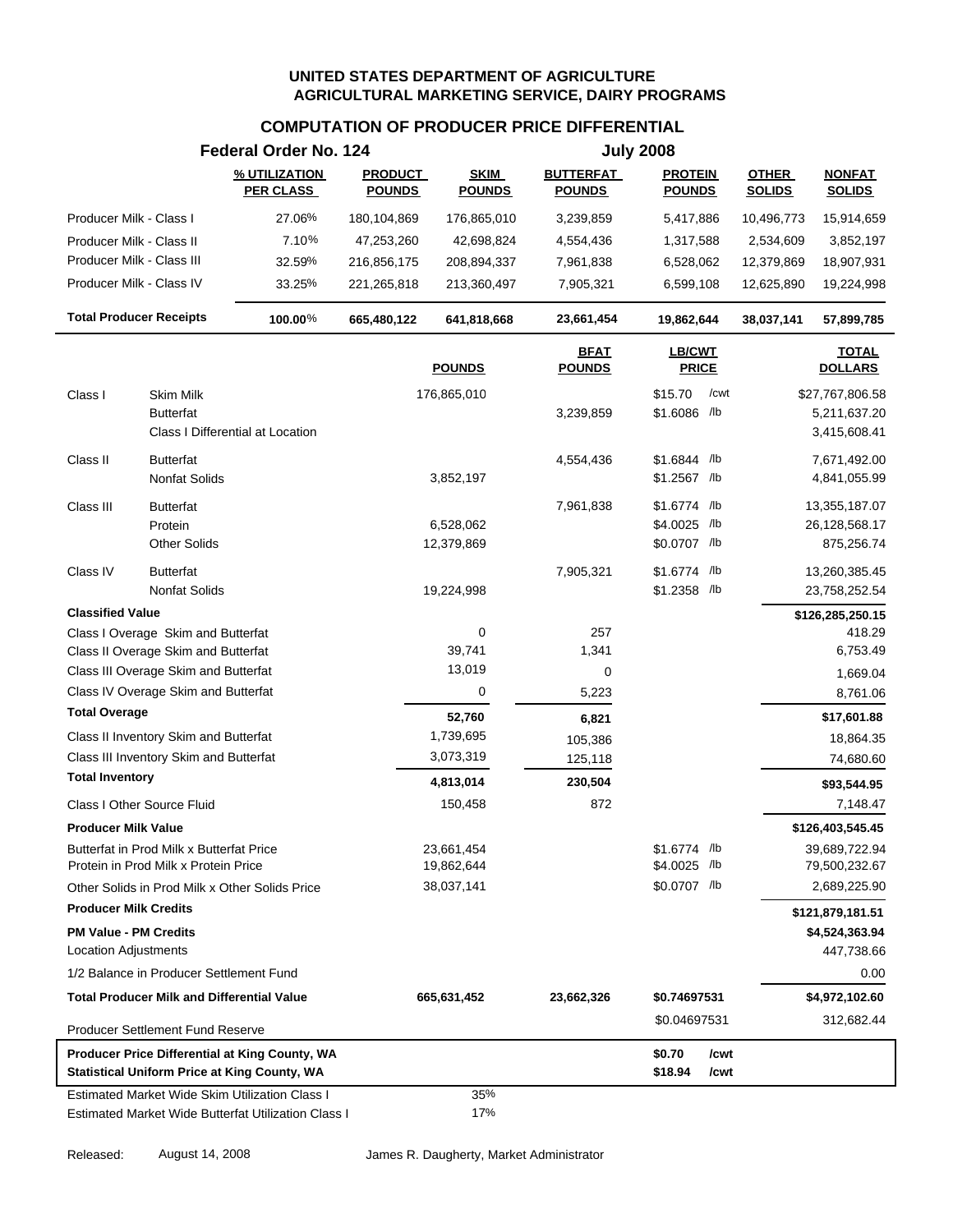|                                                      |                     | Federal Order No. 124                               |                                 |                              |                                   | August 2008                     |                               |                                |
|------------------------------------------------------|---------------------|-----------------------------------------------------|---------------------------------|------------------------------|-----------------------------------|---------------------------------|-------------------------------|--------------------------------|
|                                                      |                     | % UTILIZATION<br><b>PER CLASS</b>                   | <b>PRODUCT</b><br><b>POUNDS</b> | <b>SKIM</b><br><b>POUNDS</b> | <b>BUTTERFAT</b><br><b>POUNDS</b> | <b>PROTEIN</b><br><b>POUNDS</b> | <b>OTHER</b><br><b>SOLIDS</b> | <b>NONFAT</b><br><b>SOLIDS</b> |
| Producer Milk - Class I                              |                     | 28.05%                                              | 184,880,117                     | 181,560,591                  | 3,319,526                         | 5,649,143                       | 10,776,778                    | 16,425,921                     |
| Producer Milk - Class II                             |                     | 7.13%                                               | 46,947,387                      | 42,774,407                   | 4,172,980                         | 1,339,900                       | 2,538,806                     | 3,878,706                      |
| Producer Milk - Class III                            |                     | 31.63%                                              | 208,385,531                     | 200,500,044                  | 7,885,487                         | 6,365,105                       | 11,886,894                    | 18,251,999                     |
| Producer Milk - Class IV                             |                     | 33.19%                                              | 218,672,771                     | 210,491,477                  | 8,181,294                         | 6,603,145                       | 12,461,997                    | 19,065,142                     |
| <b>Total Producer Receipts</b>                       |                     | $100.00\%$                                          | 658,885,806                     | 635,326,519                  | 23,559,287                        | 19,957,293                      | 37,664,475                    | 57,621,768                     |
|                                                      |                     |                                                     |                                 | <b>POUNDS</b>                | <u>BFAT</u><br><b>POUNDS</b>      | <b>LB/CWT</b><br><b>PRICE</b>   |                               | <b>TOTAL</b><br><b>DOLLARS</b> |
| Class I                                              | Skim Milk           |                                                     |                                 | 181,560,591                  |                                   | /cwt<br>\$13.05                 |                               | \$23,693,657.13                |
|                                                      | <b>Butterfat</b>    |                                                     |                                 |                              | 3,319,526                         | \$1.6804 /b                     |                               | 5,578,131.48                   |
|                                                      |                     | Class I Differential at Location                    |                                 |                              |                                   |                                 |                               | 3,505,758.94                   |
| Class II                                             | <b>Butterfat</b>    |                                                     |                                 |                              | 4,172,980                         | \$1.7483 /lb                    |                               | 7,295,620.96                   |
|                                                      | Nonfat Solids       |                                                     |                                 | 3,878,706                    |                                   | \$1.3044 /lb                    |                               | 5,059,384.09                   |
| Class III                                            | <b>Butterfat</b>    |                                                     |                                 |                              | 7,885,487                         | \$1.7413 /lb                    |                               | 13,730,998.51                  |
|                                                      | Protein             |                                                     |                                 | 6,365,105                    |                                   | \$3.6497 /lb                    |                               | 23,230,723.71                  |
|                                                      | <b>Other Solids</b> |                                                     |                                 | 11,886,894                   |                                   | \$0.0529 /lb                    |                               | 628,816.68                     |
| Class IV                                             | <b>Butterfat</b>    |                                                     |                                 |                              | 8,181,294                         | \$1.7413 /lb                    |                               | 14,246,087.24                  |
|                                                      | Nonfat Solids       |                                                     |                                 | 19,065,142                   |                                   | \$1.2147 /lb                    |                               | 23, 158, 427. 98               |
| <b>Classified Value</b>                              |                     |                                                     |                                 |                              |                                   |                                 |                               | \$120,127,606.72               |
| Class I Overage Skim and Butterfat                   |                     |                                                     |                                 | 0                            | 13                                |                                 |                               | 22.10                          |
| Class III Overage Skim and Butterfat                 |                     |                                                     |                                 | 171,414                      | 0                                 |                                 |                               | 19,935.45                      |
| Class IV Overage Skim and Butterfat                  |                     |                                                     |                                 | 116,312                      | 285                               |                                 |                               | 13,209.17                      |
| <b>Total Overage</b>                                 |                     |                                                     |                                 | 287,726                      | 298                               |                                 |                               | \$33,166.72                    |
| Class II Inventory Skim and Butterfat                |                     |                                                     |                                 | 159,485                      | 4,335                             |                                 |                               | 1,296.16                       |
| Class III Inventory Skim and Butterfat               |                     |                                                     |                                 | 2,726,480                    | 90,364                            |                                 |                               | 19,679.31                      |
| <b>Total Inventory</b>                               |                     |                                                     |                                 | 2,885,965                    | 94,699                            |                                 |                               | \$20,975.47                    |
| Class I Other Source Fluid                           |                     |                                                     |                                 | 811,491                      | 13,134                            |                                 |                               | 26,391.20                      |
| <b>Producer Milk Value</b>                           |                     |                                                     |                                 |                              |                                   |                                 |                               | \$120,208,140.11               |
| Butterfat in Prod Milk x Butterfat Price             |                     |                                                     |                                 | 23,559,287                   |                                   | \$1.7413 /lb                    |                               | 41,023,786.45                  |
| Protein in Prod Milk x Protein Price                 |                     |                                                     |                                 | 19,957,293                   |                                   | $$3.6497$ /lb                   |                               | 72,838,132.26                  |
|                                                      |                     | Other Solids in Prod Milk x Other Solids Price      |                                 | 37,664,475                   |                                   | $$0.0529$ /lb                   |                               | 1,992,450.71                   |
| <b>Producer Milk Credits</b>                         |                     |                                                     |                                 |                              |                                   |                                 |                               | \$115,854,369.42               |
| <b>PM Value - PM Credits</b><br>Location Adjustments |                     |                                                     |                                 |                              |                                   |                                 |                               | \$4,353,770.69                 |
| 1/2 Balance in Producer Settlement Fund              |                     |                                                     |                                 |                              |                                   |                                 |                               | 438,312.16                     |
|                                                      |                     |                                                     |                                 |                              |                                   |                                 |                               | 178,545.00                     |
| <b>Total Producer Milk and Differential Value</b>    |                     |                                                     |                                 | 659,710,431                  | 23,572,421                        | \$0.75345600                    |                               | \$4,970,627.85                 |
| <b>Producer Settlement Fund Reserve</b>              |                     |                                                     |                                 |                              |                                   | \$0.04345600                    |                               | 286,683.76                     |
|                                                      |                     | Producer Price Differential at King County, WA      |                                 |                              |                                   | \$0.71<br>/cwt                  |                               |                                |
|                                                      |                     | <b>Statistical Uniform Price at King County, WA</b> |                                 |                              |                                   | \$18.03<br>/cwt                 |                               |                                |
|                                                      |                     | Estimated Market Wide Skim Utilization Class I      |                                 | 28%                          |                                   |                                 |                               |                                |
|                                                      |                     | Estimated Market Wide Butterfat Utilization Class I |                                 | 14%                          |                                   |                                 |                               |                                |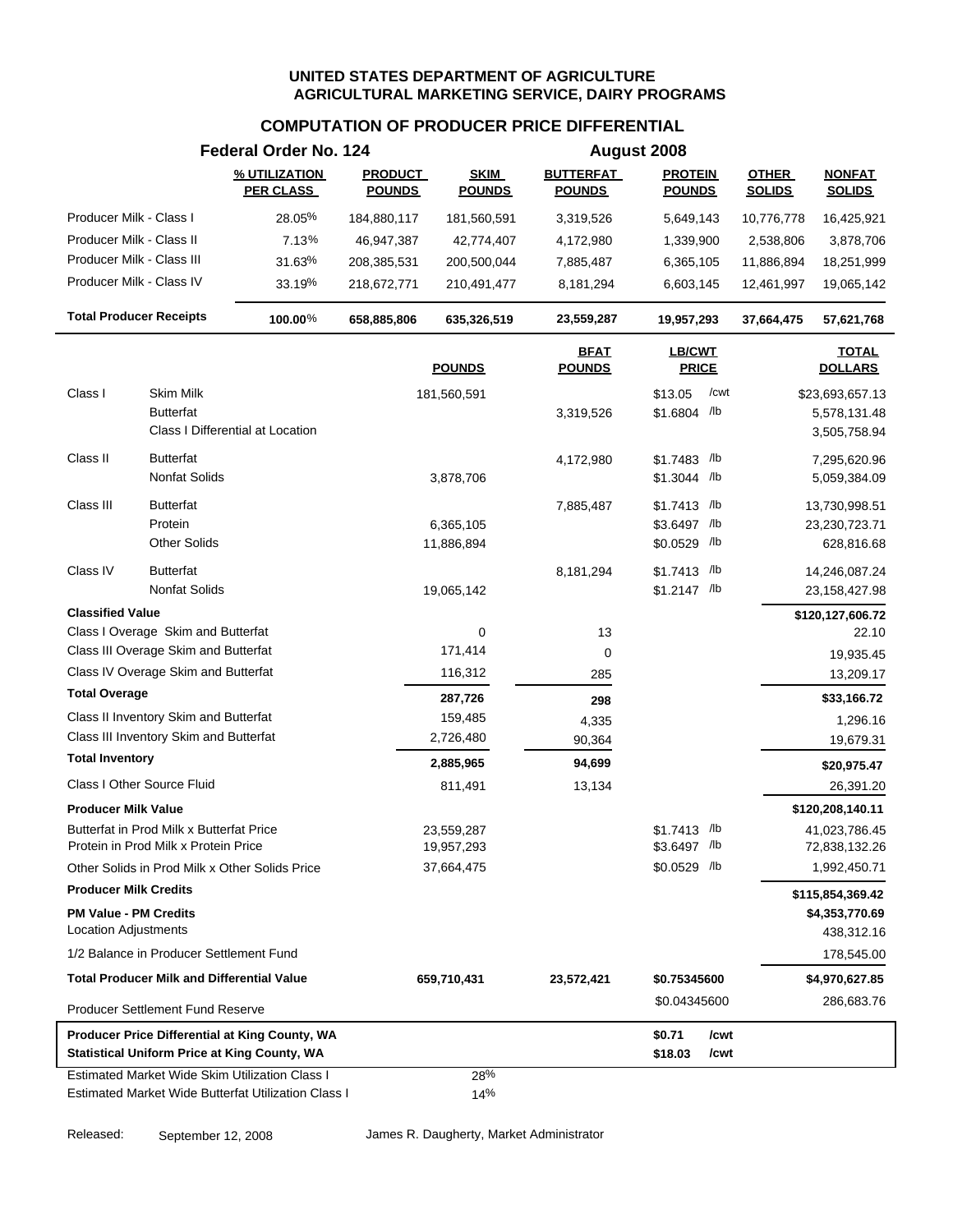|                                                       | Federal Order No. 124                                      |                                 |                              |                                   | September 2008                  |                               |                                |
|-------------------------------------------------------|------------------------------------------------------------|---------------------------------|------------------------------|-----------------------------------|---------------------------------|-------------------------------|--------------------------------|
|                                                       | % UTILIZATION<br><b>PER CLASS</b>                          | <b>PRODUCT</b><br><b>POUNDS</b> | <b>SKIM</b><br><b>POUNDS</b> | <b>BUTTERFAT</b><br><b>POUNDS</b> | <b>PROTEIN</b><br><b>POUNDS</b> | <b>OTHER</b><br><b>SOLIDS</b> | <b>NONFAT</b><br><b>SOLIDS</b> |
| Producer Milk - Class I                               | 30.10%                                                     | 188,861,125                     | 185,598,251                  | 3,262,874                         | 5,906,158                       | 10,985,709                    | 16,891,867                     |
| Producer Milk - Class II                              | $6.88\%$                                                   | 43,138,001                      | 39,235,477                   | 3,902,524                         | 1,256,825                       | 2,321,595                     | 3,578,420                      |
| Producer Milk - Class III                             | 31.43%                                                     | 197,141,142                     | 189,484,120                  | 7,657,022                         | 6,138,831                       | 11,194,967                    | 17,333,798                     |
| Producer Milk - Class IV                              | 31.59%                                                     | 198,136,260                     | 190,200,118                  | 7,936,142                         | 6,077,618                       | 11,232,903                    | 17,310,521                     |
| <b>Total Producer Receipts</b>                        | 100.00%                                                    | 627,276,528                     | 604,517,966                  | 22,758,562                        | 19,379,432                      | 35,735,174                    | 55,114,606                     |
|                                                       |                                                            |                                 | <b>POUNDS</b>                | <b>BFAT</b><br><b>POUNDS</b>      | <b>LB/CWT</b><br><b>PRICE</b>   |                               | <b>TOTAL</b><br><b>DOLLARS</b> |
| <b>Skim Milk</b><br>Class I                           |                                                            |                                 | 185,598,251                  |                                   | \$11.98<br>/cwt                 |                               | \$22,234,670.49                |
| <b>Butterfat</b>                                      |                                                            |                                 |                              | 3,262,874                         | \$1.7411 /lb                    |                               | 5,680,989.93                   |
|                                                       | Class I Differential at Location                           |                                 |                              |                                   |                                 |                               | 3,581,515.89                   |
| Class II<br><b>Butterfat</b>                          |                                                            |                                 |                              | 3,902,524                         | \$1.8266 /lb                    |                               | 7,128,350.35                   |
| Nonfat Solids                                         |                                                            |                                 | 3,578,420                    |                                   | \$1.2878 /lb                    |                               | 4,608,289.27                   |
| Class III<br><b>Butterfat</b>                         |                                                            |                                 |                              |                                   |                                 |                               |                                |
| Protein                                               |                                                            |                                 | 6,138,831                    | 7,657,022                         | $$1.8196$ /lb<br>\$3.2689 /lb   |                               | 13,932,717.23<br>20,067,224.66 |
| <b>Other Solids</b>                                   |                                                            |                                 | 11,194,967                   |                                   | $$0.0234$ /lb                   |                               | 261,962.24                     |
|                                                       |                                                            |                                 |                              |                                   |                                 |                               |                                |
| Class IV<br><b>Butterfat</b><br>Nonfat Solids         |                                                            |                                 |                              | 7,936,142                         | \$1.8196 /lb<br>\$1.0455 /lb    |                               | 14,440,603.98                  |
| <b>Classified Value</b>                               |                                                            |                                 | 17,310,521                   |                                   |                                 |                               | 18,098,149.71                  |
| Class I Overage Skim and Butterfat                    |                                                            |                                 | 11                           | 0                                 |                                 |                               | \$110,034,473.75<br>1.53       |
| Class II Overage Skim and Butterfat                   |                                                            |                                 | 14,261                       | 5,783                             |                                 |                               | 12,216.08                      |
| Class III Overage Skim and Butterfat                  |                                                            |                                 | 1,007,706                    | 0                                 |                                 |                               | 103,491.41                     |
| Class IV Overage Skim and Butterfat                   |                                                            |                                 | 0                            | 6,898                             |                                 |                               | 12,551.60                      |
| <b>Total Overage</b>                                  |                                                            |                                 | 1,021,978                    |                                   |                                 |                               | \$128,260.62                   |
| Class II Inventory Skim and Butterfat                 |                                                            |                                 | 1,935,775                    | 12,681                            |                                 |                               | 15,262.45                      |
| Class III Inventory Skim and Butterfat                |                                                            |                                 | 2,390,687                    | 29,148<br>106,720                 |                                 |                               | (7,422.36)                     |
| <b>Total Inventory</b>                                |                                                            |                                 | 4,326,462                    | 135,868                           |                                 |                               | \$7,840.09                     |
| Class I Other Source Fluid                            |                                                            |                                 | 419,350                      | 7,923                             |                                 |                               | 14,667.12                      |
| <b>Producer Milk Value</b>                            |                                                            |                                 |                              |                                   |                                 |                               | \$110,185,241.58               |
| Butterfat in Prod Milk x Butterfat Price              |                                                            |                                 | 22,758,562                   |                                   | $$1.8196$ /lb                   |                               | 41,411,479.42                  |
| Protein in Prod Milk x Protein Price                  |                                                            |                                 | 19,379,432                   |                                   | \$3.2689 /lb                    |                               | 63,349,425.29                  |
| Other Solids in Prod Milk x Other Solids Price        |                                                            |                                 | 35,735,174                   |                                   | $$0.0234$ /lb                   |                               | 836,203.08                     |
| <b>Producer Milk Credits</b>                          |                                                            |                                 |                              |                                   |                                 |                               | \$105,597,107.79               |
| <b>PM Value - PM Credits</b>                          |                                                            |                                 |                              |                                   |                                 |                               | \$4,588,133.79                 |
| Location Adjustments                                  |                                                            |                                 |                              |                                   |                                 |                               | 420,245.19                     |
| 1/2 Balance in Producer Settlement Fund               |                                                            |                                 |                              |                                   |                                 |                               | 255,098.54                     |
| <b>Total Producer Milk and Differential Value</b>     |                                                            |                                 | 627,703,801                  | 22,766,485                        | \$0.83852886                    |                               | \$5,263,477.52                 |
| <b>Producer Settlement Fund Reserve</b>               |                                                            |                                 |                              |                                   | \$0.04852886                    |                               | 304,617.50                     |
|                                                       | Producer Price Differential at King County, WA             |                                 |                              |                                   | \$0.79<br>/cwt                  |                               |                                |
| <b>Statistical Uniform Price at King County, WA</b>   |                                                            |                                 |                              |                                   | \$17.07<br>/cwt                 |                               |                                |
| <b>Estimated Market Wide Skim Utilization Class I</b> | <b>Estimated Market Wide Butterfat Utilization Class I</b> |                                 | 29%                          |                                   |                                 |                               |                                |
|                                                       |                                                            |                                 | 14%                          |                                   |                                 |                               |                                |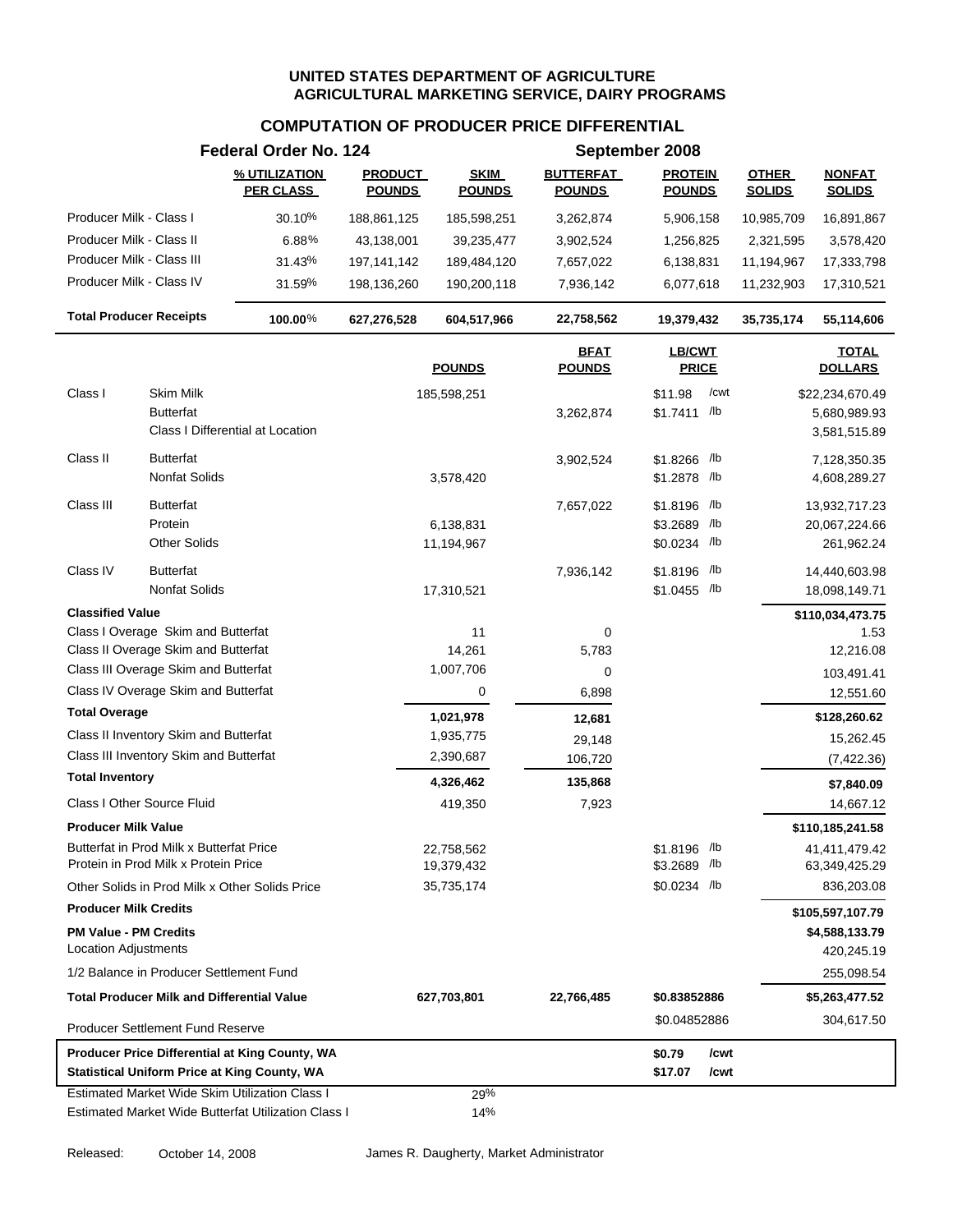#### **COMPUTATION OF PRODUCER PRICE DIFFERENTIAL**

|                                                      |                                                                                  | Federal Order No. 124                                                                                        |                                 | October 2008                 |                                   |                                                |                               |                                                 |  |  |  |  |
|------------------------------------------------------|----------------------------------------------------------------------------------|--------------------------------------------------------------------------------------------------------------|---------------------------------|------------------------------|-----------------------------------|------------------------------------------------|-------------------------------|-------------------------------------------------|--|--|--|--|
|                                                      |                                                                                  | % UTILIZATION<br><b>PER CLASS</b>                                                                            | <b>PRODUCT</b><br><b>POUNDS</b> | <b>SKIM</b><br><b>POUNDS</b> | <b>BUTTERFAT</b><br><b>POUNDS</b> | <b>PROTEIN</b><br><b>POUNDS</b>                | <b>OTHER</b><br><b>SOLIDS</b> | <b>NONFAT</b><br><b>SOLIDS</b>                  |  |  |  |  |
| Producer Milk - Class I                              |                                                                                  | 45.55%                                                                                                       | 207,458,306                     | 203,704,998                  | 3,753,308                         | 6,680,837                                      | 12,016,917                    | 18,697,754                                      |  |  |  |  |
| Producer Milk - Class II                             |                                                                                  | 8.43%                                                                                                        | 38,406,929                      | 34,514,816                   | 3,892,113                         | 1,135,536                                      | 2,037,751                     | 3,173,287                                       |  |  |  |  |
| Producer Milk - Class III                            |                                                                                  | 6.32%                                                                                                        | 28,787,229                      | 27,305,575                   | 1,481,654                         | 896,332                                        | 1,603,840                     | 2,500,172                                       |  |  |  |  |
| Producer Milk - Class IV                             |                                                                                  | 39.70%                                                                                                       | 180,794,356                     | 173,089,017                  | 7,705,339                         | 5,677,328                                      | 10,181,496                    | 15,858,824                                      |  |  |  |  |
| <b>Total Producer Receipts</b>                       |                                                                                  | 100.00%                                                                                                      | 455,446,820                     | 438,614,406                  | 16,832,414                        | 14,390,033                                     | 25,840,004                    | 40,230,037                                      |  |  |  |  |
|                                                      |                                                                                  |                                                                                                              |                                 | <b>POUNDS</b>                | <b>BFAT</b><br><b>POUNDS</b>      | <b>LB/CWT</b><br><b>PRICE</b>                  |                               | <b>TOTAL</b><br><b>DOLLARS</b>                  |  |  |  |  |
|                                                      |                                                                                  |                                                                                                              |                                 |                              |                                   |                                                |                               |                                                 |  |  |  |  |
| Class I                                              | Skim Milk<br><b>Butterfat</b>                                                    | Class I Differential at Location                                                                             |                                 | 203,704,998                  | 3,753,308                         | /cwt<br>\$9.76<br>\$1.7451 /lb                 |                               | \$19,881,607.80<br>6,549,897.80<br>3,934,824.72 |  |  |  |  |
| Class II                                             | <b>Butterfat</b><br>Nonfat Solids                                                |                                                                                                              |                                 | 3,173,287                    | 3,892,113                         | $$1.8577$ /lb<br>$$1.1622$ /lb                 |                               | 7,230,378.30<br>3,687,994.14                    |  |  |  |  |
| Class III                                            | <b>Butterfat</b><br>Protein<br><b>Other Solids</b>                               |                                                                                                              |                                 | 896,332<br>1,603,840         | 1,481,654                         | \$1.8507 /lb<br>\$3.5490 /b<br>$($0.0047)$ /lb |                               | 2,742,097.08<br>3,181,082.27<br>(7,538.05)      |  |  |  |  |
| Class IV                                             | <b>Butterfat</b><br><b>Nonfat Solids</b>                                         |                                                                                                              |                                 | 15,858,824                   | 7,705,339                         | \$1.8507 /lb<br>\$0.8226 /lb                   |                               | 14,260,270.86<br>13,045,468.63                  |  |  |  |  |
| <b>Classified Value</b>                              |                                                                                  |                                                                                                              |                                 |                              |                                   |                                                |                               | \$74,506,083.55                                 |  |  |  |  |
|                                                      | Class II Overage Skim and Butterfat                                              |                                                                                                              |                                 | 809,335                      | 5,989                             |                                                |                               | 95,782.21                                       |  |  |  |  |
|                                                      | Class IV Overage Skim and Butterfat                                              |                                                                                                              |                                 | 0                            | 5,770                             |                                                |                               | 10,678.54                                       |  |  |  |  |
| <b>Total Overage</b>                                 |                                                                                  |                                                                                                              |                                 | 809,335                      | 11,759                            |                                                |                               | \$106,460.75                                    |  |  |  |  |
|                                                      | Class I Inventory Skim and Butterfat                                             |                                                                                                              |                                 | 50,912                       | 0                                 |                                                |                               | 1,145.52                                        |  |  |  |  |
|                                                      | Class II Inventory Skim and Butterfat                                            |                                                                                                              |                                 | 2,473,863                    | 20,069                            |                                                |                               | 26,740.19                                       |  |  |  |  |
| <b>Total Inventory</b>                               |                                                                                  |                                                                                                              |                                 | 2,524,775                    | 20,069                            |                                                |                               | \$27,885.71                                     |  |  |  |  |
|                                                      | Class I Other Source Fluid                                                       |                                                                                                              |                                 | 345,950                      | 5,913                             |                                                |                               | 1,874.98                                        |  |  |  |  |
| <b>Producer Milk Value</b>                           |                                                                                  |                                                                                                              |                                 |                              |                                   |                                                |                               | \$74,642,304.99                                 |  |  |  |  |
|                                                      | Butterfat in Prod Milk x Butterfat Price<br>Protein in Prod Milk x Protein Price |                                                                                                              |                                 | 16,832,414<br>14,390,033     |                                   | \$1.8507 /lb<br>\$3.5490 /lb                   |                               | 31, 151, 748.59<br>51,070,227.12                |  |  |  |  |
|                                                      |                                                                                  | Other Solids in Prod Milk x Other Solids Price                                                               |                                 | 25,840,004                   |                                   | $($0.0047)$ /lb                                |                               | (121, 448.01)                                   |  |  |  |  |
| <b>Producer Milk Credits</b>                         |                                                                                  |                                                                                                              |                                 |                              |                                   |                                                |                               | \$82,100,527.70                                 |  |  |  |  |
| <b>PM Value - PM Credits</b><br>Location Adjustments |                                                                                  |                                                                                                              |                                 |                              |                                   |                                                |                               | (\$7,458,222.71)<br>229,935.19                  |  |  |  |  |
|                                                      | 1/2 Balance in Producer Settlement Fund                                          |                                                                                                              |                                 |                              |                                   |                                                |                               | 274,157.53                                      |  |  |  |  |
|                                                      | <b>Total Producer Milk and Differential Value</b>                                |                                                                                                              |                                 | 455,798,683                  | 16,838,327                        | (\$1.52570208)                                 |                               | (\$6,954,129.99)                                |  |  |  |  |
|                                                      | <b>Producer Settlement Fund Reserve</b>                                          |                                                                                                              |                                 |                              |                                   | \$0.04429792                                   |                               | 201,909.34                                      |  |  |  |  |
|                                                      |                                                                                  | Producer Price Differential at King County, WA<br><b>Statistical Uniform Price at King County, WA</b>        |                                 |                              |                                   | (\$1.57)<br>/cwt<br>\$15.49<br>/cwt            |                               |                                                 |  |  |  |  |
|                                                      |                                                                                  | <b>Estimated Market Wide Skim Utilization Class I</b><br>Estimated Market Wide Butterfat Utilization Class I |                                 | 31%<br>14%                   |                                   |                                                |                               |                                                 |  |  |  |  |

Released: November 13, 2008 James R. Daugherty, Market Administrator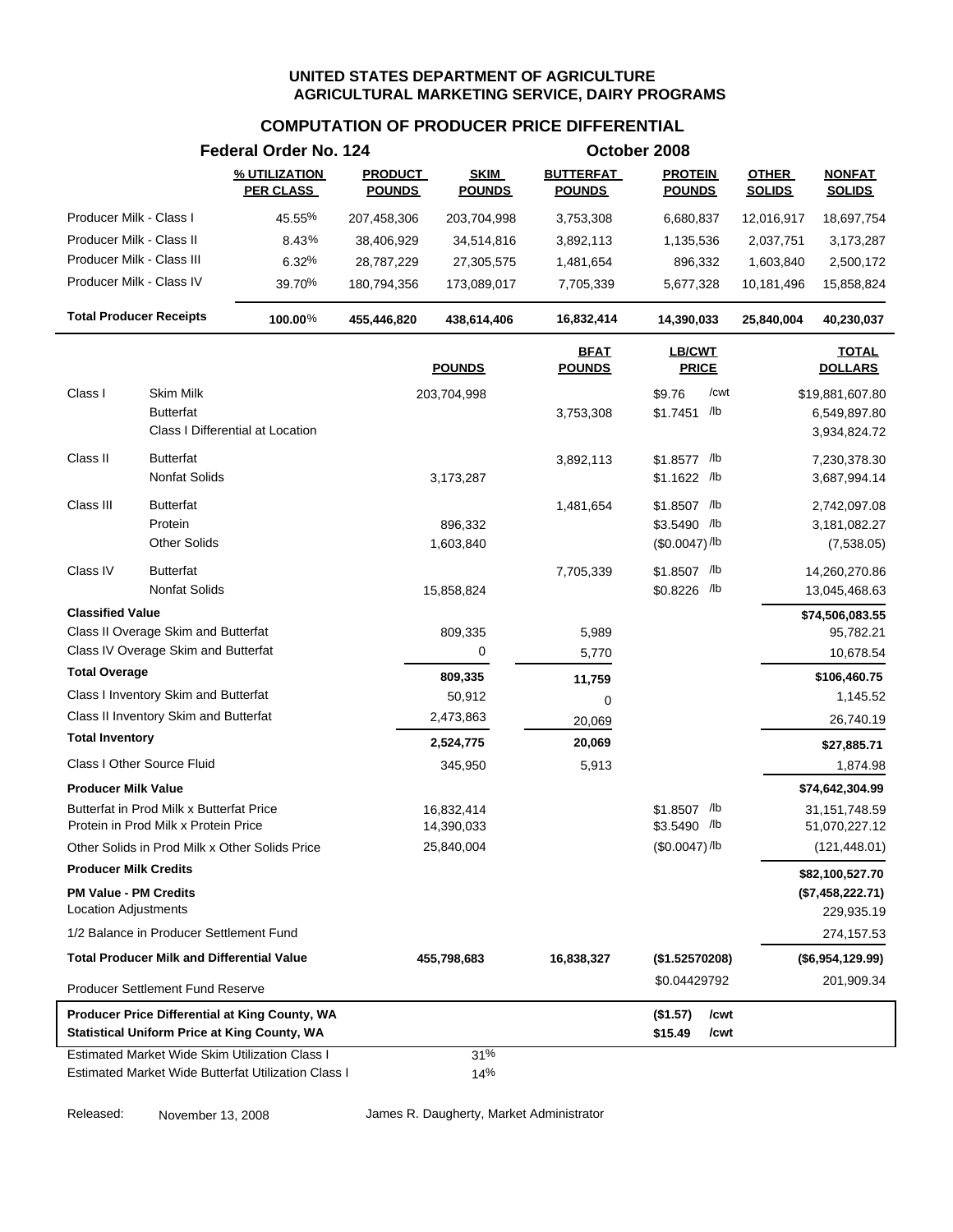#### **COMPUTATION OF PRODUCER PRICE DIFFERENTIAL**

|                                                            | Federal Order No. 124             |                                 |                              |                                   | November 2008                   |                               |                                |
|------------------------------------------------------------|-----------------------------------|---------------------------------|------------------------------|-----------------------------------|---------------------------------|-------------------------------|--------------------------------|
|                                                            | % UTILIZATION<br><b>PER CLASS</b> | <b>PRODUCT</b><br><b>POUNDS</b> | <b>SKIM</b><br><b>POUNDS</b> | <b>BUTTERFAT</b><br><b>POUNDS</b> | <b>PROTEIN</b><br><b>POUNDS</b> | <b>OTHER</b><br><b>SOLIDS</b> | <b>NONFAT</b><br><b>SOLIDS</b> |
| Producer Milk - Class I                                    | 29.41%                            | 182,730,222                     | 179,346,880                  | 3,383,342                         | 5,893,524                       | 10,588,064                    | 16,481,588                     |
| Producer Milk - Class II                                   | 6.05%                             | 37,553,495                      | 33,750,482                   | 3,803,013                         | 1,110,821                       | 1,992,843                     | 3,103,664                      |
| Producer Milk - Class III                                  | 32.47%                            | 201,702,368                     | 193,844,758                  | 7,857,610                         | 6,462,642                       | 11,414,163                    | 17,876,805                     |
| Producer Milk - Class IV                                   | 32.07%                            | 199,219,540                     | 190,902,670                  | 8,316,870                         | 6,283,134                       | 11,237,961                    | 17,521,095                     |
| <b>Total Producer Receipts</b>                             | $100.00\%$                        | 621,205,625                     | 597,844,790                  | 23,360,835                        | 19,750,121                      | 35,233,031                    | 54,983,152                     |
|                                                            |                                   |                                 | <b>POUNDS</b>                | <b>BFAT</b><br><b>POUNDS</b>      | <b>LB/CWT</b><br><b>PRICE</b>   |                               | <b>TOTAL</b><br><b>DOLLARS</b> |
| Class I<br>Skim Milk                                       |                                   |                                 | 179,346,880                  |                                   | \$11.29<br>/cwt                 |                               | \$20,248,262.74                |
| <b>Butterfat</b>                                           |                                   |                                 |                              | 3,383,342                         | $$1.8388$ /lb                   |                               | 6,221,289.26                   |
| Class I Differential at Location                           |                                   |                                 |                              |                                   |                                 |                               | 3,464,989.57                   |
| Class II<br><b>Butterfat</b>                               |                                   |                                 |                              | 3,803,013                         | \$1.7800 /lb                    |                               | 6,769,363.14                   |
| <b>Nonfat Solids</b>                                       |                                   |                                 | 3,103,664                    |                                   | \$0.9467 /lb                    |                               | 2,938,238.71                   |
|                                                            |                                   |                                 |                              |                                   |                                 |                               |                                |
| Class III<br><b>Butterfat</b><br>Protein                   |                                   |                                 | 6,462,642                    | 7,857,610                         | \$1.7730 /lb<br>$$3.1301$ /lb   |                               | 13,931,542.53<br>20,228,715.73 |
| <b>Other Solids</b>                                        |                                   |                                 | 11,414,163                   |                                   | $($0.0099)$ /lb                 |                               | (113,000.22)                   |
|                                                            |                                   |                                 |                              |                                   |                                 |                               |                                |
| Class IV<br><b>Butterfat</b><br><b>Nonfat Solids</b>       |                                   |                                 | 17,521,095                   | 8,316,870                         | $$1.7730$ /lb<br>$$0.6953$ /lb  |                               | 14,745,810.51<br>12,182,417.35 |
| <b>Classified Value</b>                                    |                                   |                                 |                              |                                   |                                 |                               |                                |
| Class I Overage Skim and Butterfat                         |                                   |                                 | 0                            | 20                                |                                 |                               | \$100,617,629.32<br>37.16      |
| Class III Overage Skim and Butterfat                       |                                   |                                 | 0                            | 83,214                            |                                 |                               | 147,538.42                     |
| Class IV Overage Skim and Butterfat                        |                                   |                                 | 144,941                      | 984                               |                                 |                               | 10,817.94                      |
| <b>Total Overage</b>                                       |                                   |                                 | 144,941                      |                                   |                                 |                               | \$158,393.52                   |
| Class II Inventory Skim and Butterfat                      |                                   |                                 | 700,929                      | 84,218<br>16,136                  |                                 |                               | 6,709.59                       |
| Class III Inventory Skim and Butterfat                     |                                   |                                 | 1,987,620                    | 88,482                            |                                 |                               | 37,647.64                      |
| <b>Total Inventory</b>                                     |                                   |                                 | 2,688,549                    | 104,618                           |                                 |                               | \$44,357.23                    |
| Class I Other Source Fluid                                 |                                   |                                 | 259,716                      | 1,938                             |                                 |                               | 9,384.25                       |
| <b>Producer Milk Value</b>                                 |                                   |                                 |                              |                                   |                                 |                               | \$100,829,764.32               |
| Butterfat in Prod Milk x Butterfat Price                   |                                   |                                 | 23,360,835                   |                                   | \$1.7730 /lb                    |                               | 41,418,760.46                  |
| Protein in Prod Milk x Protein Price                       |                                   |                                 | 19,750,121                   |                                   | \$3.1301 /lb                    |                               | 61,819,853.77                  |
| Other Solids in Prod Milk x Other Solids Price             |                                   |                                 | 35,233,031                   |                                   | $($0.0099)$ /lb                 |                               | (348, 806.99)                  |
| <b>Producer Milk Credits</b>                               |                                   |                                 |                              |                                   |                                 |                               | \$102,889,807.24               |
| <b>PM Value - PM Credits</b>                               |                                   |                                 |                              |                                   |                                 |                               | (\$2,060,042.92)               |
| <b>Location Adjustments</b>                                |                                   |                                 |                              |                                   |                                 |                               | 441,864.14                     |
| 1/2 Balance in Producer Settlement Fund                    |                                   |                                 |                              |                                   |                                 |                               | 533,461.49                     |
| <b>Total Producer Milk and Differential Value</b>          |                                   |                                 | 621,467,279                  | 23,362,773                        | (\$0.17454134)                  |                               | (\$1,084,717.29)               |
| <b>Producer Settlement Fund Reserve</b>                    |                                   |                                 |                              |                                   | \$0.04545866                    |                               | 282,510.70                     |
| Producer Price Differential at King County, WA             |                                   |                                 |                              |                                   | /cwt<br>(\$0.22)                |                               |                                |
| <b>Statistical Uniform Price at King County, WA</b>        |                                   |                                 |                              |                                   | \$15.29<br>/cwt                 |                               |                                |
| <b>Estimated Market Wide Skim Utilization Class I</b>      |                                   |                                 | 46%                          |                                   |                                 |                               |                                |
| <b>Estimated Market Wide Butterfat Utilization Class I</b> |                                   |                                 | 22%                          |                                   |                                 |                               |                                |

Released: December 11, 2008 James R. Daugherty, Market Administrator